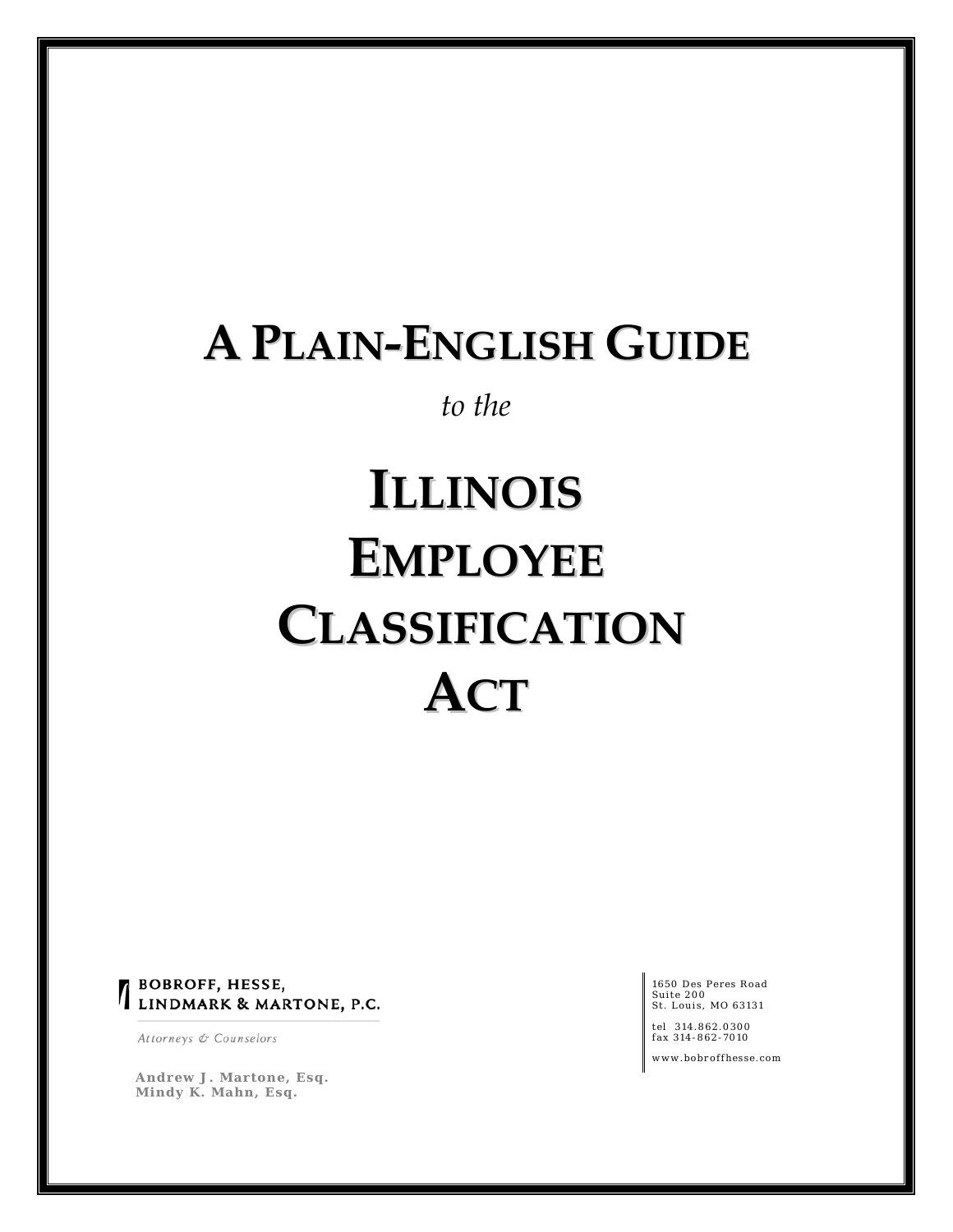# **The Illinois Employee Classification Act**

# **Purpose**

The Employee Classification Act (820 ILCS 185/1-999) was signed into law August 6, 2007 and became effective January 1, 2008. The stated purpose of the law is to address the practice in the construction industry of some contractors misclassifying individuals as independent contractors in order to avoid payroll taxes, unemployment insurance contributions, workers' compensation premiums and minimum wage and overtime payments, because this practice puts contractors that comply with tax and employment laws at a competitive disadvantage. The Illinois Department of Labor's Administrative Rules for the Act were adopted and made effective as of July 31, 2008.

# **Coverage**

The Act applies to all public and private "construction" work performed within the State of Illinois on or after January 1, 2008.

The misclassification of an employee as an independent contractor prior to January 1, 2008 shall not serve as the basis for a violation under the Act.

#### **Expanded Definition of Construction**

The Act greatly expands the definition of what is traditionally understood to be construction. The definition includes:

- constructing
- altering
- reconstructing
- repairing
- rehabilitating
- refinishing
- refurbishing
- remodeling
- remediating
- renovating
- custom fabricating
- maintenance
- landscaping
- improving
- 
- painting
- decorating
- demolishing
- adding to or subtracting from any building, structure, highway, roadway, street, bridge, alley, sewer, ditch, sewage disposal plant, water works, parking facility, railroad, excavation or other structure, project, development, real property or improvement
- moving construction related materials on the job site to or from the job site
- 
- wrecking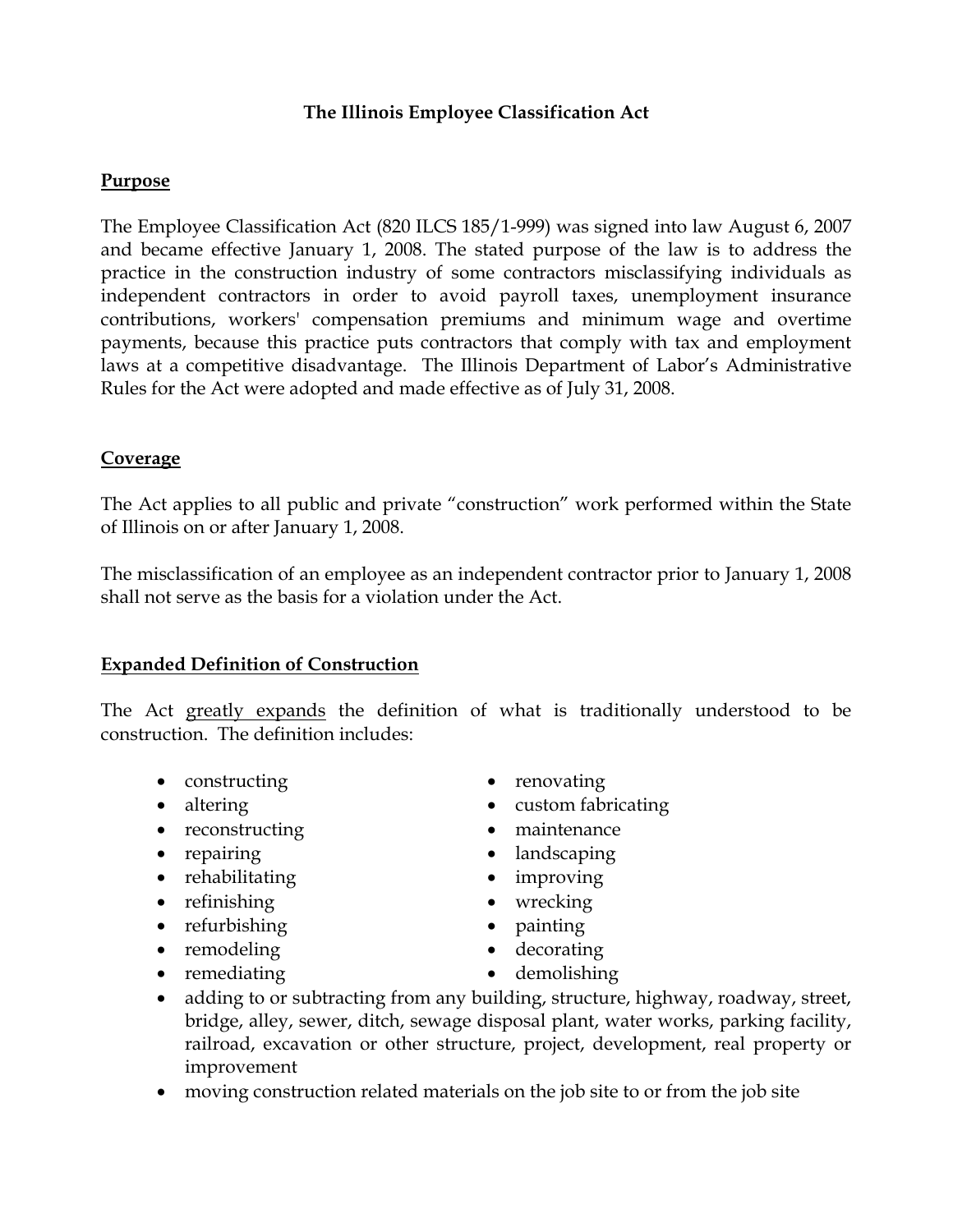# **Who Is an "Individual Performing Services" - Independent Contractor**

An "individual performing services" for a contractor is deemed to be an employee unless:

- the individual meets all three conditions of the 3 Part Test;
- the sole proprietor or partnership is deemed legitimate by meeting all twelve criteria of the 12 Part Test; or
- the corporation or limited liability company meets the criteria of a bona fide corporation or a bona fide limited liability company.

Each is a very strict test. It appears that it will be difficult to meet all of the criteria.

# **3 Part Test - Individuals**

An individual performing services for a contractor is deemed to be an employee unless:

- 1) the individual has been and will continue to be free from control or direction over the performance of the service for the contractor, both under the individual's contract of service and in fact;
- 2) the service performed by the individual is outside the usual course of services performed by the contractor; and
- 3) the individual is engaged in an independently established trade, occupation, profession or business.

In determining whether direction or control exists, the Department will consider the following factors. No one factor is dispositive of the issue of whether an individual, sole proprietor or partnership is an employee or an independent contractor. The Department will review the totality of circumstances in making a decision on direction and control.

- 1) Is the individual eligible for a pension, health insurance, bonuses, paid vacation, or sick pay?
- 2) Does the contractor carry Workers' Compensation insurance and pay Unemployment Insurance taxes on the individual?
- 3) Does the contractor deduct Social Security taxes from the individual's compensation and report the worker's income to the Internal Revenue Service (IRS)?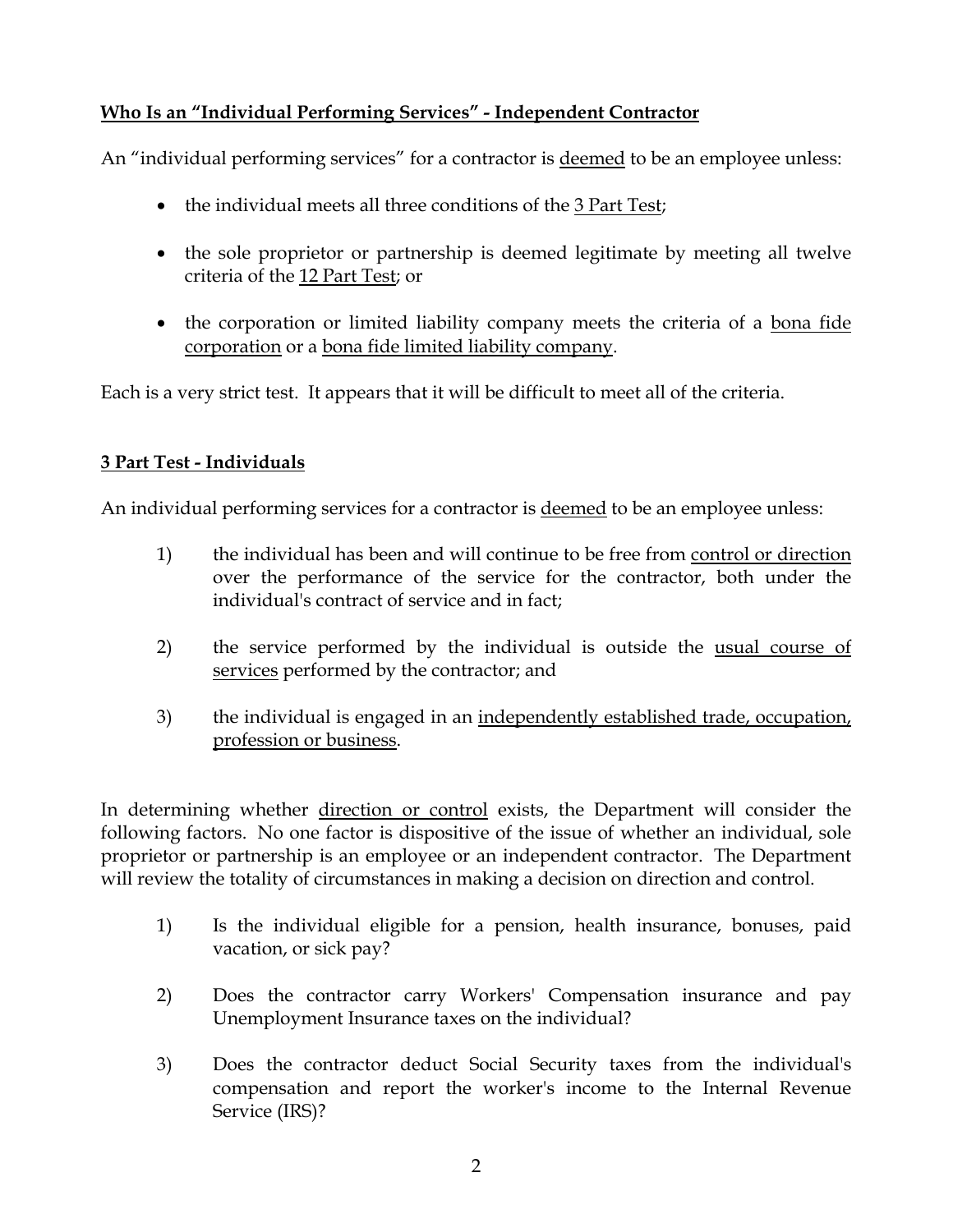- 4) Does the contractor furnish the individual with transportation, samples, business cards, or an expense account?
- 5) Does the contractor require the individual to turn down work from other contractors or assign or limit the territory in which the individual performs services?
- 6) Does the contractor set the price and credit terms for the product or the services being performed by the individual?
- 7) Does the contractor require attendance at meetings or provide training?
- 8) Does the contractor have the right to set rules and regulations?
- 9) Does the contractor require the individual to perform services a specific number of hours per day or per week?
- 10) Does the contractor issue assignments, schedule work or set quotas with time requirements?
- 11) Does the contractor require the individual to follow a routine, order or sequence set by the contractor in performing the services?
- 12) Does the contractor engage the individual with the expectation that the relationship will continue indefinitely, rather than for a specific project or period of time?

"Usual course of services" means that the services rendered by the individual are necessary to the contractor's business and not simply incidental to the business. **If a task is performed by both a contractor's employees as well as its independent contractors, the task is considered to be in the usual course of the contractor's services.** Though we do not yet know how this will be interpreted and enforced, it is reasonable to assume that if a contractor has trucks for removing debris from a work site, but the contractor must hire a subcontractor for overflow work, that individual will be considered an employee.

"An independently established trade, occupation, profession or business" means the individual performing the services has a proprietary interest in such business, to the extent that the individual operates the business without hindrance from any other person and, as the enterprise's owner, may sell or otherwise transfer the business.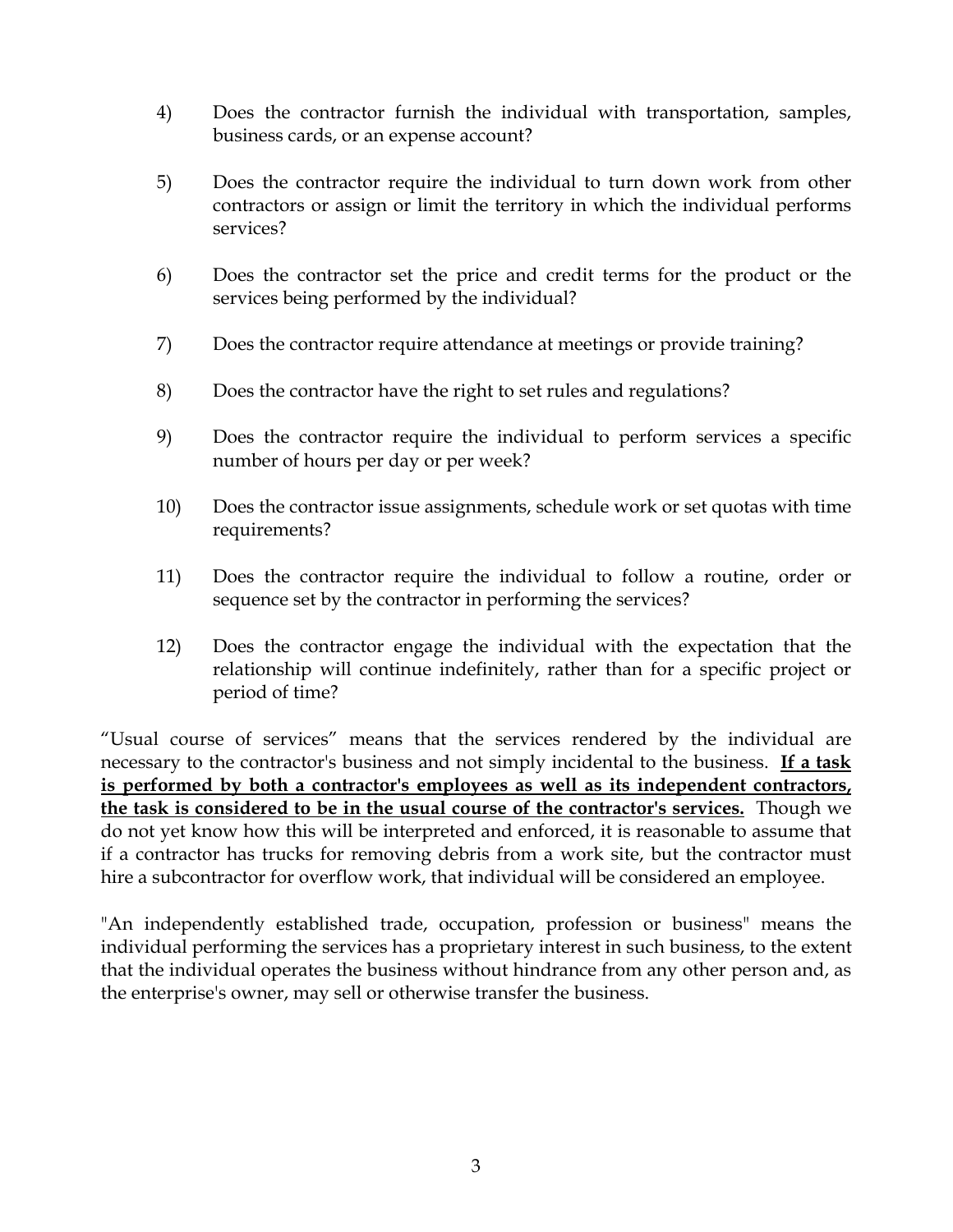# **12 Part Test – Sole Proprietor or Partnership**

A sole proprietor or partnership performing services for a contractor is deemed legitimate if it is shown that it:

- 1) is performing the service free from the direction or control over the means and manner of providing the service, subject only to the right of the contractor for whom the service is provided to specify the desired result;
- 2) is not subject to cancellation or destruction upon severance of the relationship with the contractor;
- 3) has a substantial investment of capital in the sole proprietorship or partnership beyond ordinary tools and equipment and a personal vehicle;
- 4) owns the capital goods and gains the profits and bears the losses of the sole proprietorship or partnership;
- 5) makes its services available to the general public or the business community on a continuing basis;
- 6) includes services rendered on a Federal Income Tax Schedule as an independent business or profession;
- 7) performs services for the contractor under the sole proprietorship's or partnership's name;
- 8) obtains and pays for the license or permit, where required, in the sole proprietorship's or partnership's name;
- 9) furnishes the tools and equipment necessary to provide the service;
- 10) hires its own employees, if necessary, without contractor approval, pays the employees without reimbursement from the contractor and reports the employees' income to the Internal Revenue Service;
- 11) is not represented by the contractor as an employee of the contractor to the contractor's customers; and
- 12) has the right to perform similar services for others on whatever basis and whenever it chooses

A sole proprietor or partnership not deemed legitimate under this 12 Part Test, shall be deemed an individual for purposes of the Act.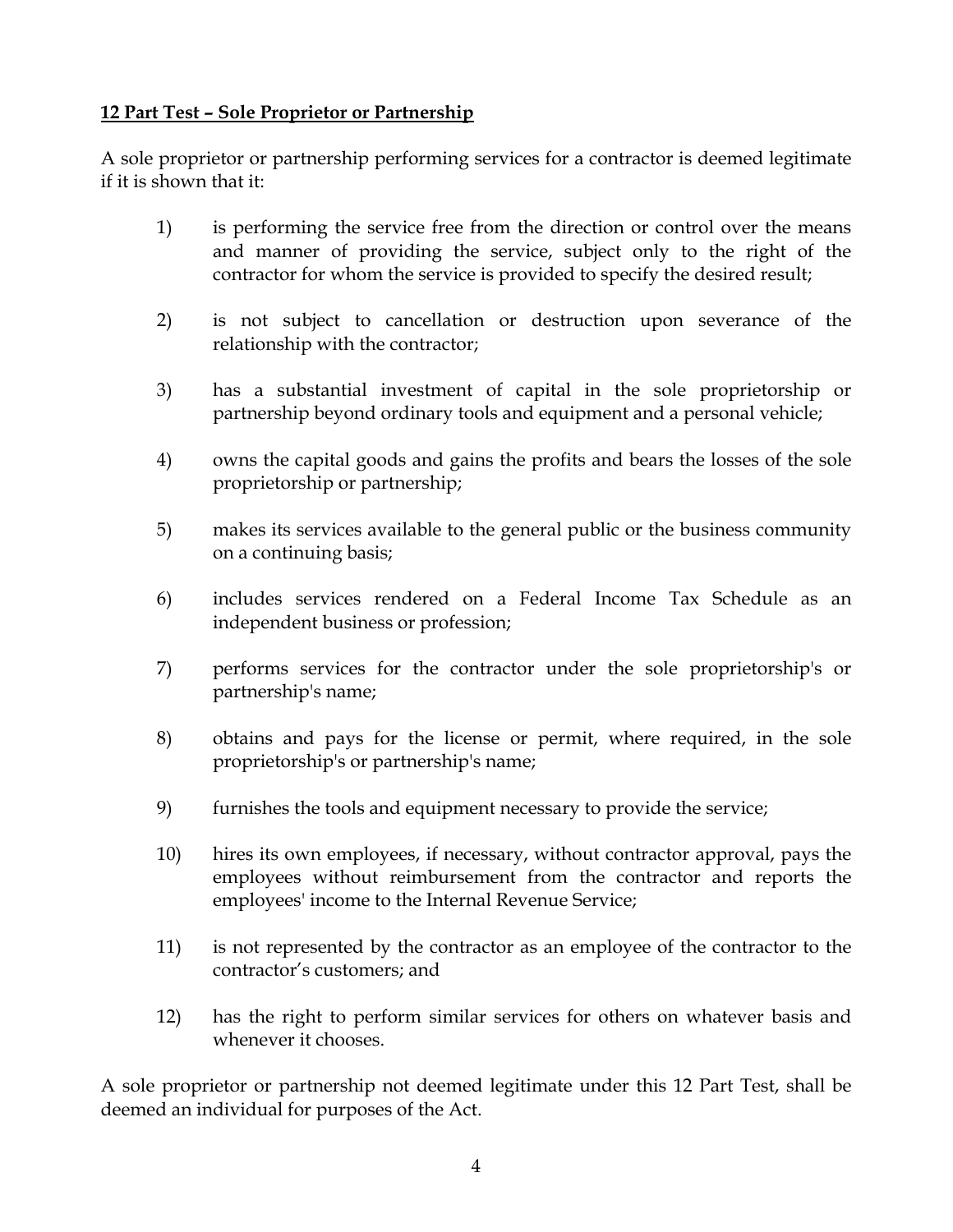# **Bona Fide Corporation**

In determining whether a corporation is a bona fide corporation and not an "individual performing services," the Department may consider whether the corporation:

- is capitalized;
- has issued corporate stock;
- maintains a corporate bank account;
- intermingles corporate and personal accounts or funds;
- holds itself out as a corporation;
- maintains corporate books and records, including corporate meeting minutes and corporate tax returns that are current and complete; or
- Articles of Incorporation have been filed with the case of Illinois Secretary of State or, in the case of foreign corporations, as directed by the laws of that jurisdiction.

# **Bona Fide Limited Liability Company**

In determining whether a limited liability company (LLC) is bona fide for purposes of the Act, the Department shall consider, among other factors, whether the LLC:

- has assets:
- maintains a company bank account;
- there is an intermingling of company and personal accounts or funds;
- holds itself out as an LLC;
- makes necessary tax filings that are current and complete; and
- Articles of Organization have been filed and the LLC is in good standing, in the case of Illinois LLCs with the Illinois Secretary of State or, in the case of foreign LLCs, as directed by the laws of that jurisdiction.

# **Recordkeeping Requirements**

Every contractor and subcontractor shall maintain records for all individuals performing services for the contractor or subcontractor, regardless of how those individuals are classified. The records shall be maintained **for a period of three (3) years** unless the records relate to an ongoing investigation or enforcement action under the Act, in which case the records must be maintained until their destruction is authorized by the Department or by court order. Records to be maintained by the contractor shall include all documents related to, or tending to establish the nature of, the relationship between the contractor and individuals performing services. Records that **must be maintained** for each individual performing services for the contractor include, but are not limited to: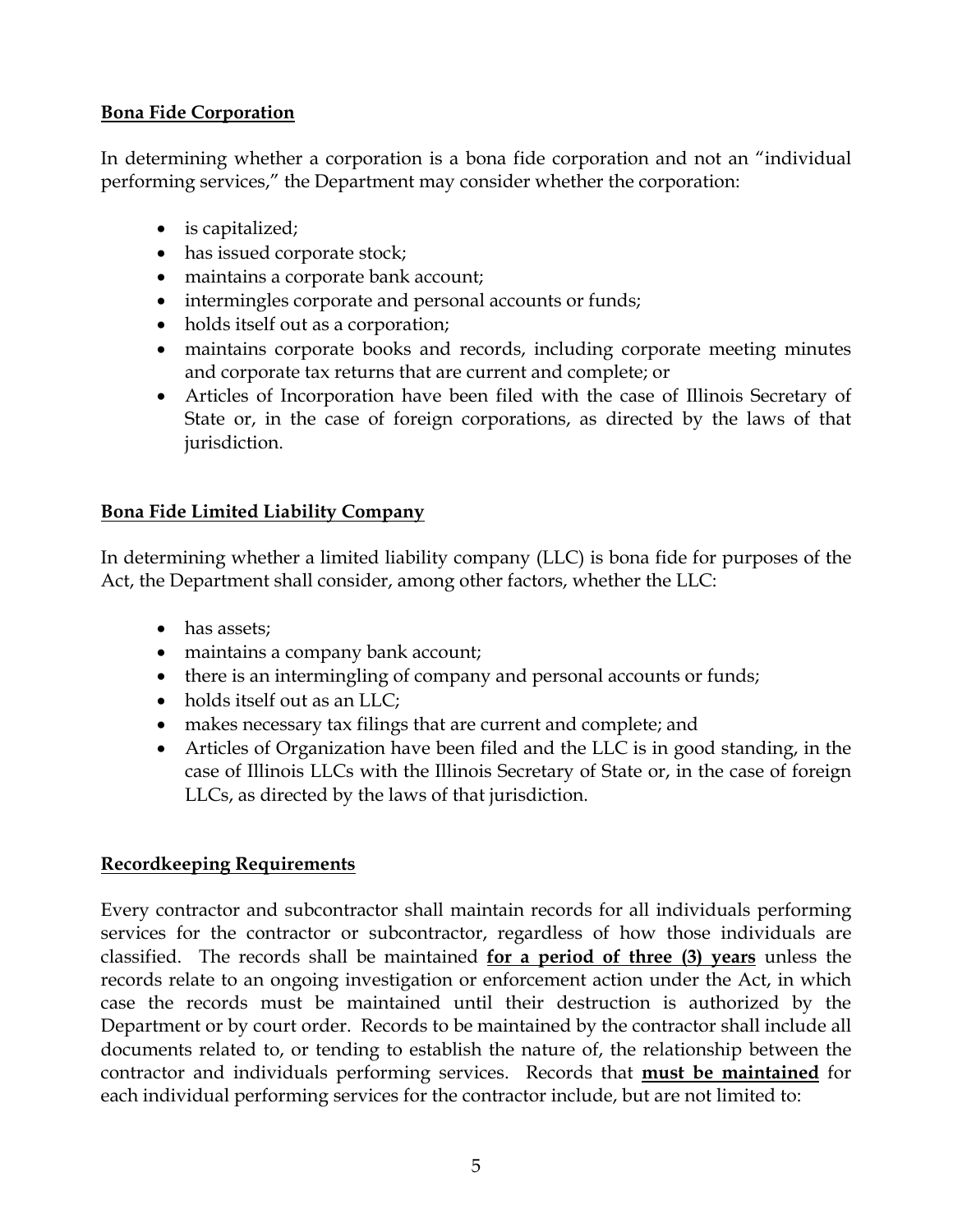- 1) names, addresses, phone numbers, Social Security numbers, Individual Tax Identification Numbers and Federal Employer Identification Numbers;
- 2) type of work performed and the total number of days and hours worked;
- 3) method, frequency and basis on which wages were paid or payments were made;
- 4) all invoices, billing statements or other payment records, including the dates of payments, and any miscellaneous income paid or deductions made;
- 5) copies of all contracts, agreements, applications and policy or employment manuals; and
- 6) any federal and State tax documents.

# **Posting of Notice**

An entity for whom one or more individuals perform services who are not classified as employees under the Act shall post and keep posted, in a conspicuous place on each job site where those individuals perform services and in each of its offices, a notice in English, Spanish, and Polish, prepared by the Department, summarizing the requirements of the Act. Where it is not practicable to post a notice on the job site, notices shall be provided to all individuals performing services who are not classified as employees.

The contractor's **failure to post the Notice** shall constitute a violation of the Act. The contractor may be **subject to all civil and criminal penalties** of the Act for failing to post such Notice.

The Department of Labor shall, upon request and without charge, furnish copies of the notices to contractors. Copies of the notice may be downloaded from the Department's website.

#### **No Waiver**

There can be no waiver of any provision of the Act. An employer who attempts to induce an individual to waive any provision of the Act shall be guilty of a Class C misdemeanor. The Act further provides for an extension of the three (3) year statute of limitations for any contractor who forces or deters any individual from seeking application of the Act.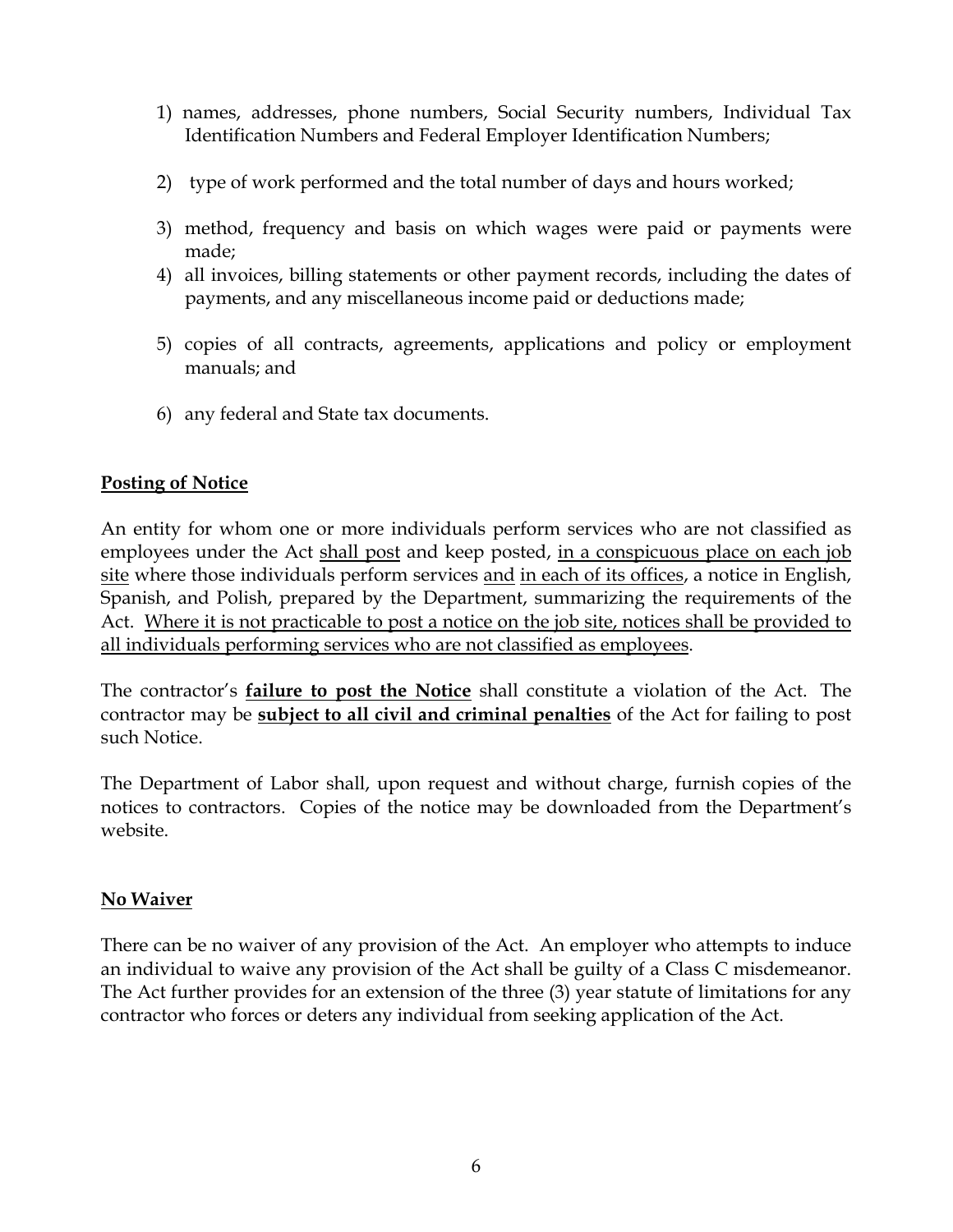### **Subcontractor Agreements**

It cannot be conclusively state that drafting a subcontractor agreement to clearly identify and define the relationship with your subcontractors will provide a contractor with complete protection from liability under the Act. However, the business relationship should be memorialized in a written subcontractor agreement. The subcontractor agreement should contain representations and warranties that address the provisions set forth in the two tests in the Act. Among other terms, the subcontractor agreement should contain requirements that the subcontractor maintain adequate insurance, remain in good standing with the Illinois Secretary of State, and that the subcontractor shall be required to provide adequate and prompt notice if the relationship and/or status of the subcontractor changes during the course of the subcontractor agreement.

# **Retaliation**

An employer or entity, or their agent, shall not retaliate against any person for exercising any of his/her rights under the Act. Exercise of rights under the Act shall include:

- (1) making any complaint to an employer or entity, to a co-worker, to a community organization, before a public hearing, or to a State or federal agency that rights guaranteed under the Act have been violated;
- (2) causing to be instituted any proceeding under or related to the Act; or
- (3) testifying or preparing to testify in an investigation or proceeding under the Act.

Any such retaliation shall subject the contractor to **civil penalties** and/or **a private cause of action**.

# **Who May File a Complaint – Any Interested Party**

If there is a reasonable belief that the entity or employer is in violation of the Act or any rule adopted under the Act, any interested party (defined as "a person with an interest in compliance with the Act") may file a complaint with the Department of Labor, or may file suit in circuit court without first exhausting any alternative administrative remedies provided in the Act.

Complaints must be filed with the Department of Labor within 180 days from the date of the alleged violation. The Department may investigate alleged violations for up to three years preceding the date the complaint was filed; however, the Department shall not investigate any complaints for alleged violations that occurred prior to January 1, 2008.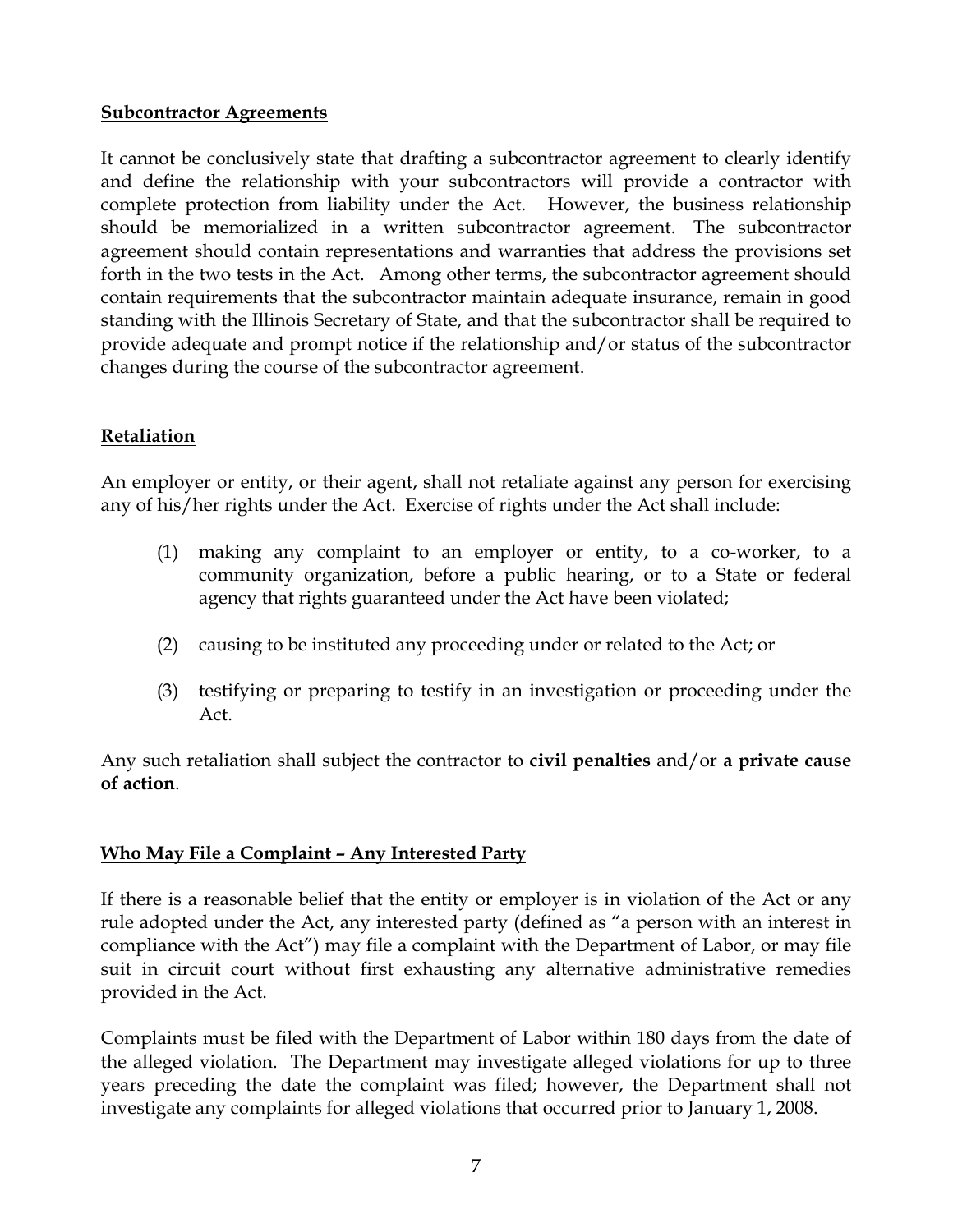The right of any interested party to file suit in circuit court terminates upon the passing of three (3) years from the final date of performing services to the employer or entity. This limitations period is tolled if an employer or entity has deterred a person's exercise of rights under this Act.

Under the definition any interested party could include other contractors who were underbid on a contract, labor unions, other subcontractors who were underbid, or even fellow disgruntled employees. In addition to general airing of grievances, these third parties have an additional incentive. In any civil action brought by an interested party, the circuit court shall award the interested party 10% of the amount recovered.

A person whose rights under the Act have been violated is entitled to collect:

- the amount of any wages, salary, employment benefits, or other compensation denied or lost to the person by reason of the violation, plus an equal amount in liquidated damages;
- compensatory damages and an amount up to \$500 for each violation of the Act or any rule adopted under the Act;
- in the case of unlawful retaliation, all legal or equitable relief as may be appropriate; and
- attorneys' fees and costs.

# **Investigation**

The Department shall conduct investigations in connection with the administration and enforcement of the Act and shall be authorized to visit and inspect, at all reasonable times, any places covered by the Act and inspect documents related to the determination of whether an individual is an employee under the Act.

The investigation shall include a written notice to the contractor of the substance of the complaint and an opportunity to present any information the contractor wishes the Department to consider in reaching its determination. Before making a final determination of a violation, the Department shall notify the contractors of the substance of the Department's investigation and afford the contractor an opportunity to present any written information for the Department to consider in reaching its determination.

Whenever the Department determines that there has been a violation of any provision of the Act or any rules created under the Act, the Department may:

- a) Seek a voluntary settlement agreement that eliminates the unlawful practice and provides appropriate relief;
- b) Recommend the commencement of a civil action;
- c) Issue a cease and desist order;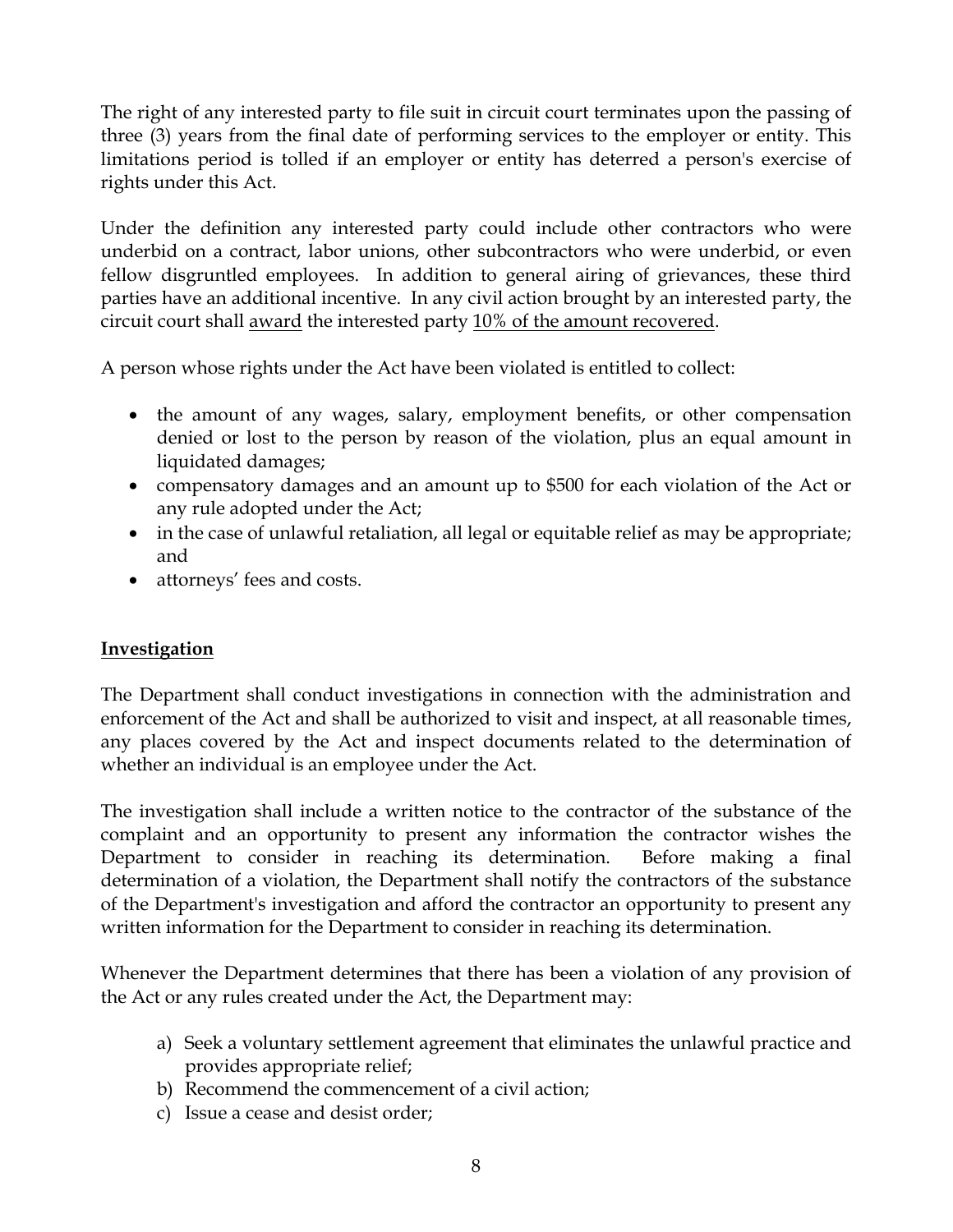- d) Assess civil penalties as set forth in the Act;
- e) Collect the amount of any wages, salary, employment benefits or compensation denied or lost to the individual;
- f) Place the contractor on the debarment list; and/or
- g) Take any other reasonable action to eliminate the unlawful practice and/or remedy the effect of the violation.

### **Referral to Other State Agencies**

If the Department of Labor determines that a contractor has violated the Act by misclassifying employees as independent contractors, the Department must notify:

Department of Employment Security Department of Revenue Office of the State Comptroller Illinois Workers' Compensation Commission

who shall each be required to check the contractor's compliance with their own regulations, utilizing their own definitions, standards, and procedures. The Department of Labor, Department of Employment Security, Department of Revenue, and the Illinois Workers' Compensation Commission shall cooperate by sharing information concerning any <u>suspected</u> misclassification of employees as independent contractors.

# **Civil Penalties**

A contractor that violates any of the provisions of the Act or any rule adopted under the Act shall be subject to a civil penalty not to exceed \$1,500 for each violation found in the first audit by the Department of Labor. For a period of five (5) years following the first violation, a contractor shall be subject to a civil penalty not to exceed \$2,500 for each repeat violation found by the Department of Labor.

Each violation of the Act, for each person and for each day the violation continues shall constitute a separate and distinct violation. This means that a contractor who misclassifies a single employee as an independent contractor for 200 work days (one work year) would have a first time penalty of up to \$300,000.00, or a second time penalty up to \$500,000.00 for a single worker. This penalty is doubled in cases of willful violations, or for any person who "obstructs" an investigation of alleged violations.

In addition to the civil penalties, the individual may collect the amount of any wages, salary, employment benefits or other compensation denied or lost due to the violation, plus an equal amount in liquidated damages. Individuals can also collect compensatory